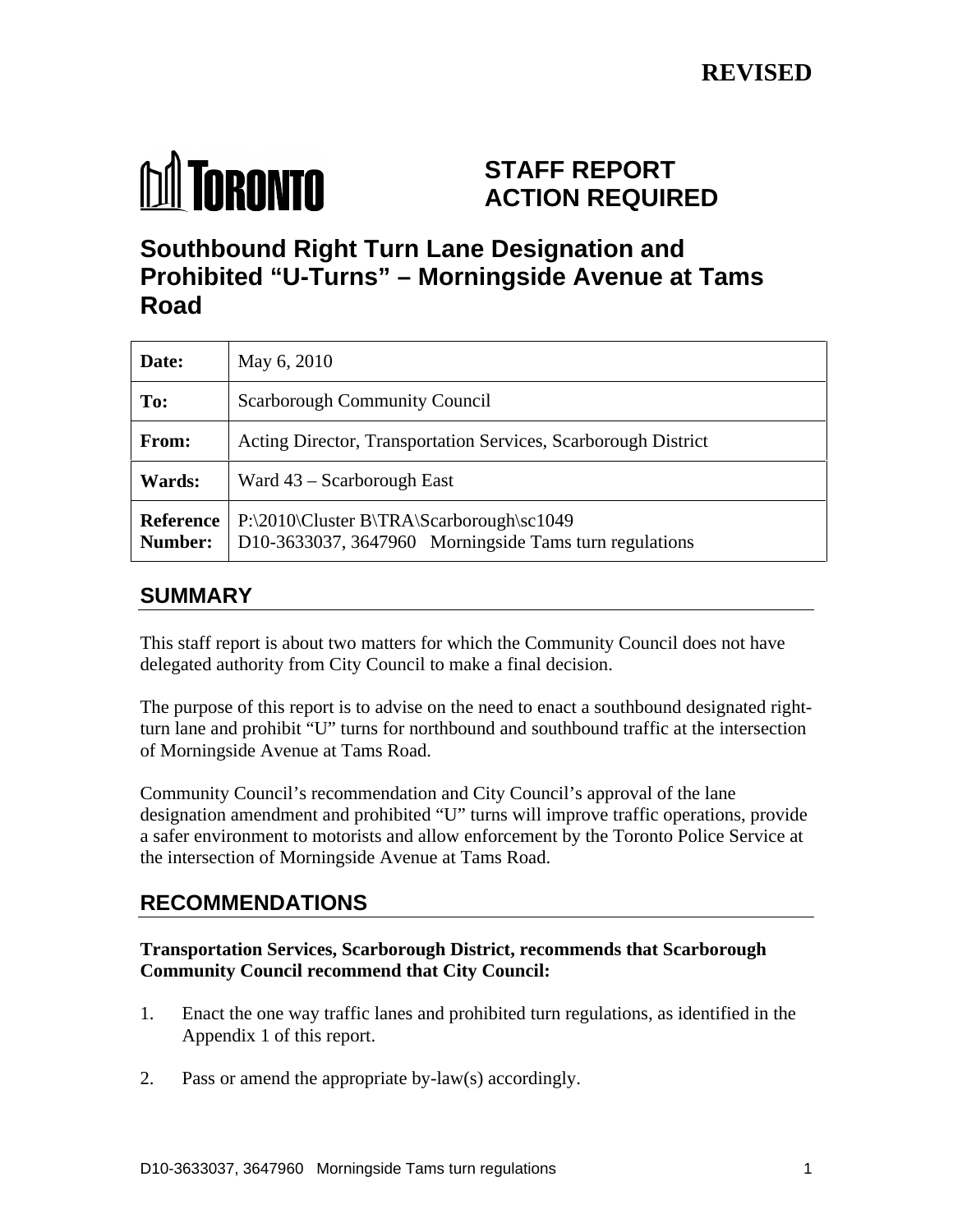#### **Financial Impact**

The financial cost of installing the compulsory right turn lane signage is approximately \$500.00. Funding for these compulsory signs is available in the Transportation Services 2010 Operating Budget, within Cost Centre TPO397.

The financial cost of installing the No U-Turn prohibition signage is approximately \$500.00. Funding for these prohibition signs is available in the Transportation Services 2010 Operating Budget, within Cost Centre TPO397.

## **ISSUE BACKGROUND**

Traffic Control Signals were recently installed at this location, including a southbound right-turn lane.

## **COMMENTS**

The existing lane configuration for the southbound approach consists of a dedicated left turn lane, two through lanes and an undedicated right turn lane. Northbound traffic consists of a dedicated left turn lane, one through lane and a shared through/right turn lane. The current posted speed limit on this portion of Morningside Avenue at Tams Road north of Military Trail is 60 Km/h.

Although existing pavement markings identify the southbound curb lane as a right turn lane, staff has confirmed that the occasional motorist could utilize the curb lane as a through lane. This action by motorists requires that they merge with the through traffic lane within the intersection, which is an unsafe practice and contrary to the Highway Traffic Act.

Transportation staff has confirmed that, at this intersection, a significant portion of southbound vehicles perform "U" turns and travel northbound on Morningside Avenue and access to Highway 401 east or westbound. This U-Turn movement may in part be attributed to traffic demand and queuing issues associated to University and College campuses in the vicinity. This poses a significant collision hazard that needs to be mitigated through U-Turn prohibitions. This is especially a concern due to the proximity of the Highway 401 Ramp Interchange north of this intersection and the speed of traffic coming to and from the interchange.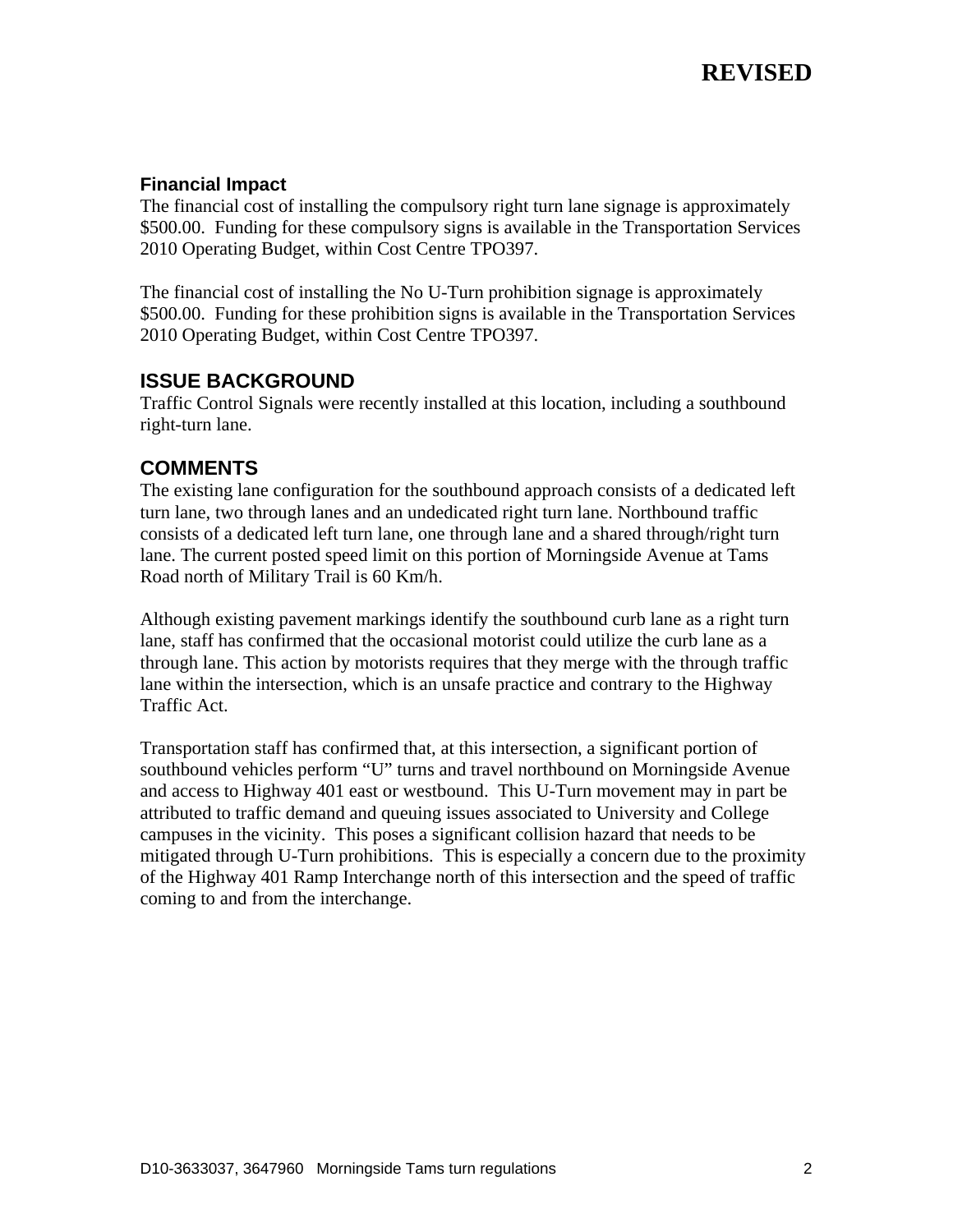# **REVISED**

The designation of a right turn lane only and installation of No U-Turn signage will provide a safer environment for both pedestrians and motorists who utilize this intersection, as well as also providing assistance to the Toronto Police Services in enforcement of the right turn prohibition. Due to a TTC stop being located beside this right-turn lane, buses will be excepted from the right turn lane only regulation.

#### **CONTACT**

Marko A. Oinonen, P.Eng. Manager, Traffic Operations, Scarborough District Tel: 416-396-7148 Fax: 416-396-5641 E-Mail: moinone@toronto.ca

### **SIGNATURE**

Steven T. Kodama, P.Eng. Acting Director, Transportation Services, Scarborough District

PW/JAB:ca

### **ATTACHMENTS**

- 1. Appendix 1 By-Law Amendment (enact)
- 2. Location Plan (Southbound Right Turn Lane Designation and U-Turn Signage – Morningside Avenue at Tams Road)

 $\overline{\phantom{a}}$  , we are assumed to the contract of the contract of the contract of the contract of the contract of the contract of the contract of the contract of the contract of the contract of the contract of the contract